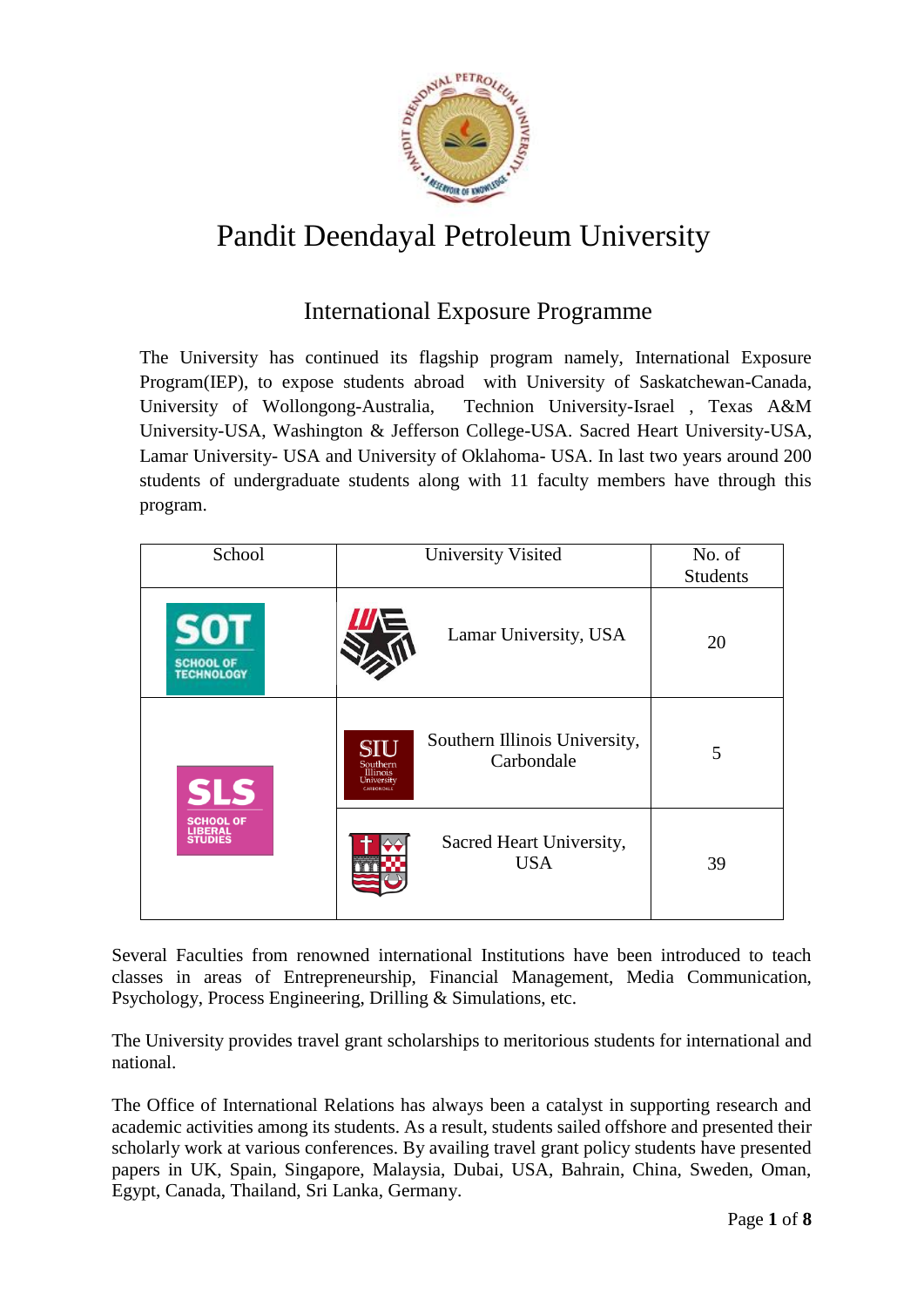The financial support granted would be as follows:

For conferences/workshops/symposia/internship organized within

- North America or South America: Rs.60,000/-
- Europe, Australia, New-Zealand, Japan & Africa: Rs. 40,000/-
- Singapore, Hong-Kong, Taiwan, Thailand, other Asian Countries: Rs. 30,000/-
- Within India:  $\text{Rs. } 5000/-$

In addition to the above, every student will get an additional support towards registration fee:

At actual, up to a maximum of Rs. 25,000/- (International) & Rs. 5000/- (within India).

Below are the numbers of students who have availed the travel grant till date.

| Year       | No. of<br><b>Students</b> | Total Value (In<br>$Rs.$ ) |
|------------|---------------------------|----------------------------|
| FY 2011-12 | 4                         | 1,85,216.00                |
| FY 2012-13 | 13                        | 6,16,684.00                |
| FY 2013-14 | 22                        | 6,26,584.00                |
| FY 2014-15 | 23                        | 6,35,200.00                |
| FY 2015-16 | 154                       | 54,74,143.00               |
| FY 2016-17 | 182                       | 83,04,811.00               |
| FY 2017-18 | 170                       | 90,45,547.00               |
| Total      | 568                       | 2,48,88,185.00             |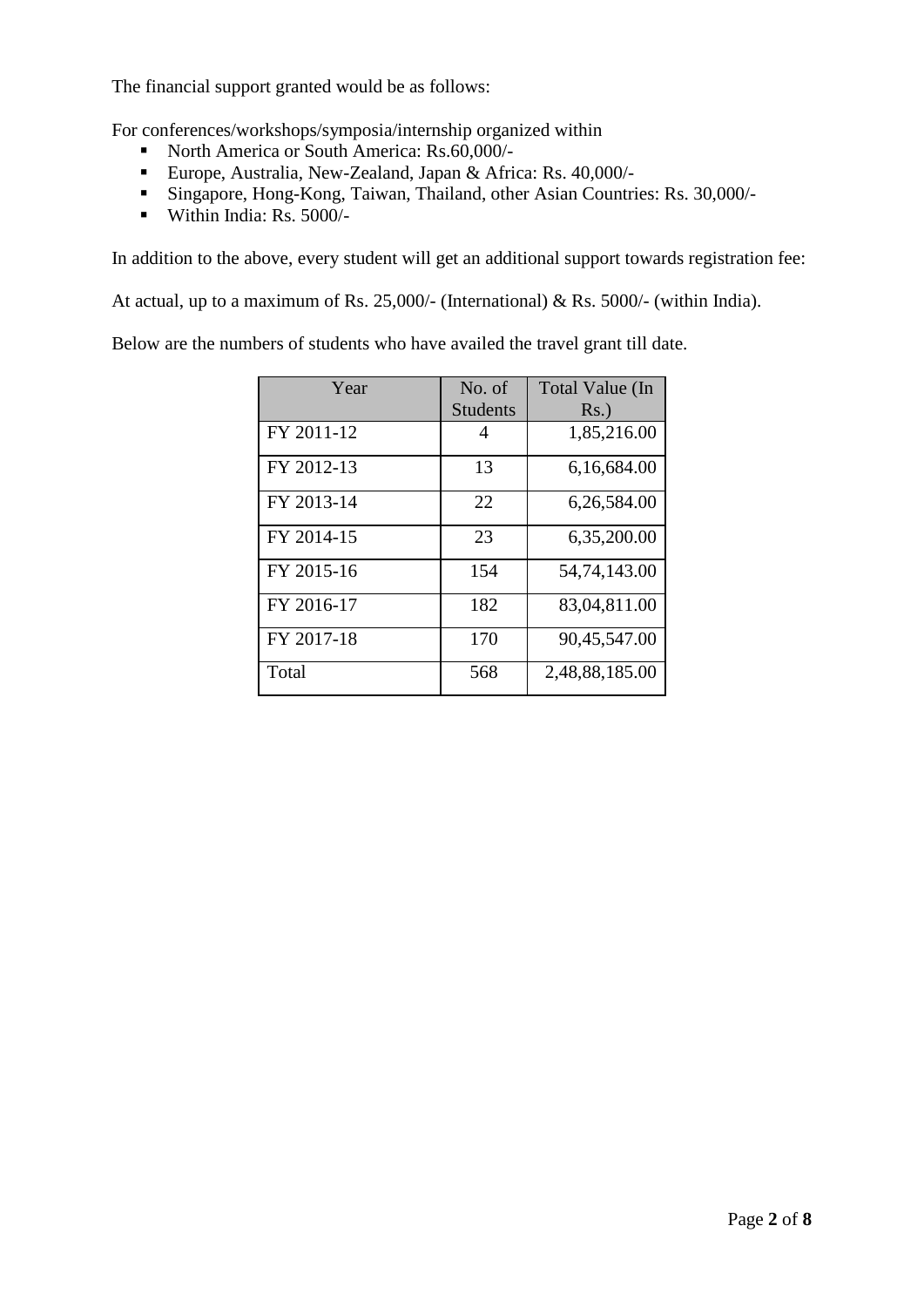#### UNIVERSITY LEVEL

- 1. CREATIVITY & INNOVATION COURSE: Introduce a Course at the University level on Creativity & Innovation. Godrej has introduced such a program in their organization and the representative from Godrej may be willing to provide help the University. (Mr Sunil Agarkar, Godrej& Boyce Mfg)
- 2. INDUSTRY INTERNSHIP DURATION: If it is feasible, increase the internship from two months to three months so that the interns will have better exposure in the industry. (Acted by way of introducing Comprehensive Project in sem. 8)
- 3. INDUSTRY INTERSHIP ENGAGEMENT: Faculty may visit these organizations from time to time and monitor the students engagement to bring in more focus rather than merely issue a certificate at the end of internship. (Faculty would be sent to Industry for monitoring of internship)
- 4. TECHNOLOGY MANAGEMENT PROGRAM: To tackle the problem of placement in Technology, introduce a 1 year programme in Technology Management to students after completion of B.Tech. programme. This will make them industry ready by equipping them with the desired skillsets including soft skills and managerial skills.
- 5. COMMUNICATION SKILLS FOCUS: Emphasize development of soft skills and communication skills among Technology students. (Ajit Kapadia, Chairman Quanta Process, Vadodara. For this L & T Representative (from Vadodara) volunteered to provide help for this process.
- 6. BUSINESS ETHICS COURSE: It was suggested introducing a course in Ethics to students of Technology. (Mr. DV Shastry, ED-HR of GAIL)
- 7. INDUSTRIAL ORIENTATION FOR FACULTY: It was also suggested to send Faculty members to industry for short duration immersion programme in industry. (Acted by way of Industry Immersion programme Dec.2017)

#### SCHOOL OF PETROLEUM MANAGEMENT

- 1. ENERGY REGULATION IN INDIA: Introduce or Strengthen course in Energy Regulation in India. Strengthen Energy Policy aspects also in the teaching programme. (Mr. Manoj Sharma, Adani Green Energy Ltd)
- 2. RENEWAL ENERGY BUSINESS: Introduce a course in Renewal Energy Business. (Mr. Manoj Sharma Head HR, Adani Green Energy Ltd)
- 3. ENERGY BUSINESS CASE STUDIES: Write large number of Cases on various aspects of Energy Business - in solar energy, the process of bidding, quotation preparation, banking charges etc. could be included. (Mr. Manoj Sharma, Head HR, Adani Green Energy Ltd)
- 4. COURSES ON BIG DATA ANALYSIS: Strengthen/Introduce Courses on Big Data analysis. (Mr.AnirbanBanik, Assoc Director, Protiviti)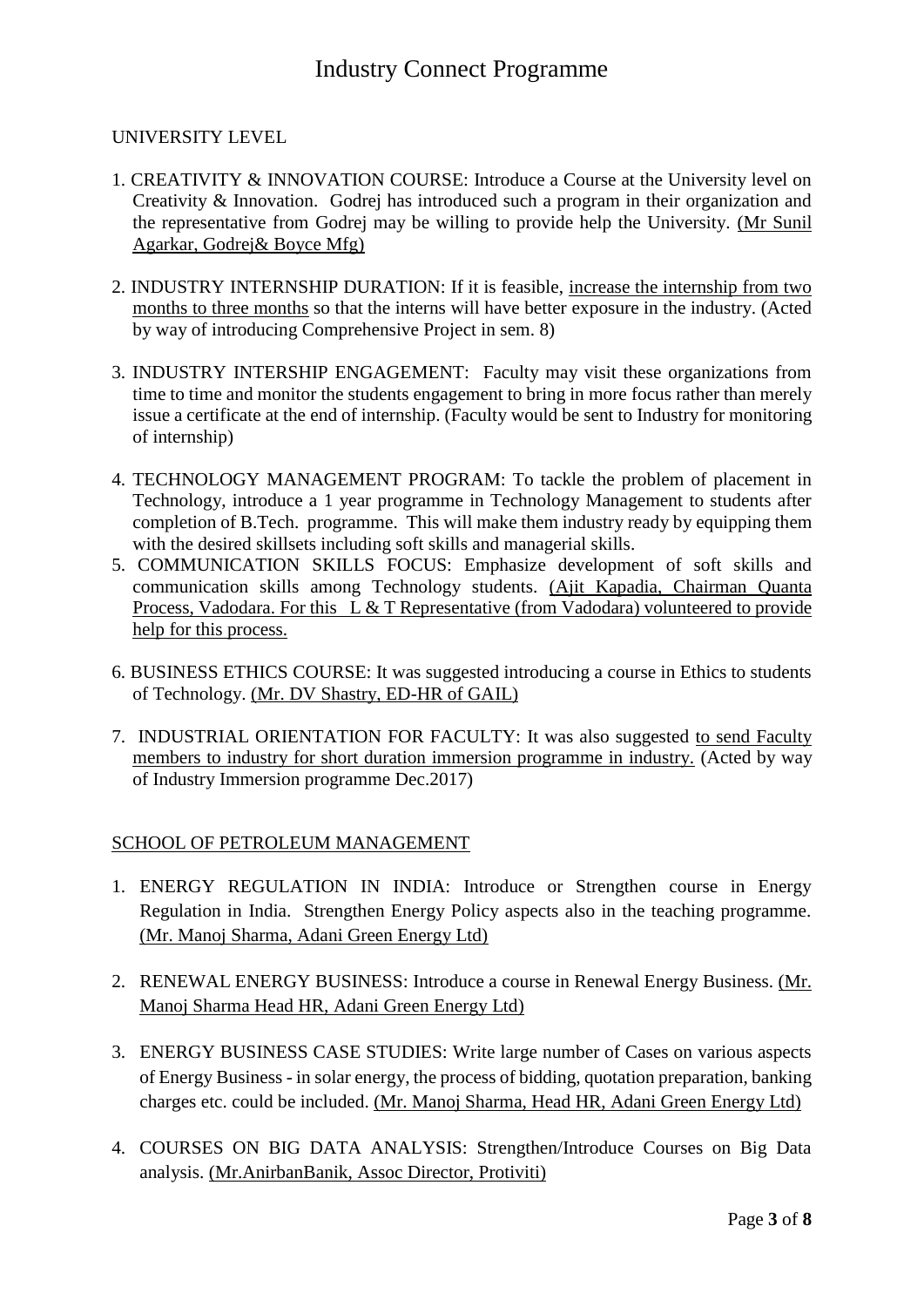- 5. ADVANCED EXCEL: Introduce course on Advanced Excel (Mr. Manoj Sharma Head HR, Adani Green Energy Ltd)
- 6. SUMMER PLACEMENT IN GULF:Attempt for summer placement in the Middle East. (Mr. AnirbanBanik, Assoc Director,Protiviti)
- 7. COURSE ON FINTECH MANAGEMENT: Introduce course on Fintech management. (Mr. Anirban Banik, Assoc Director Protiviti)
- 8. 3 MONTH INTERNSHIP: If possible, introduce 3-month internship for first year MBA students.
- 9. GIFT CITY VISIT: Students along with faculty should visit the various organizations under Gift City for study as well as for placement purposes. (Mr. Deepesh Shah, Gift City)
- 10. SMART CITY PROJECTS: Aim for placement of MBA Students in Smart City Projects (100 smart cities). Consultancy organizations working for Smart City projects could be the source of employment. (Mr. AnirbanBanik, Protiviti)

### SCHOOL OF PETROLEUM TECHNOLOGY

- 1. GAIL SUPPORT TO STUDENT: To enable students to get a practical insight, initiative to undertake Downstream classes was expressed. GAIL staff would be deputed to teach these students and provide internship facility to students. (Mr DV Shastry, GAIL)
- 2. GAIL SUPPORT IN FACULTY IMMERSION: This would include inroad into Indraprastha Gas and GAIL Gas.
- 3. SOFTWARE TRAINING FOR DYNAMOMETER CARD:Will conduct software training for Dynamometer Card used for Hydrocarbon Production (Miss Vibhuti Bhargava, SSIPL)
- 4. INTERNSHIP SUPPORT : Will provide opportunity to students to do Internship in Pipeline (Mr Pankaj Jain, CAIRN ENERGY)

#### 5. ACTION PLAN:

- a) Sign MOU with ONGC by end of this month
- b) Conduct HTRI hands-on after mid semester for downstream students
- c) Be in touch with GAIL for Internship and Placement activities in JV companies
- d) Conduct Dynamometer Card training by October, 2017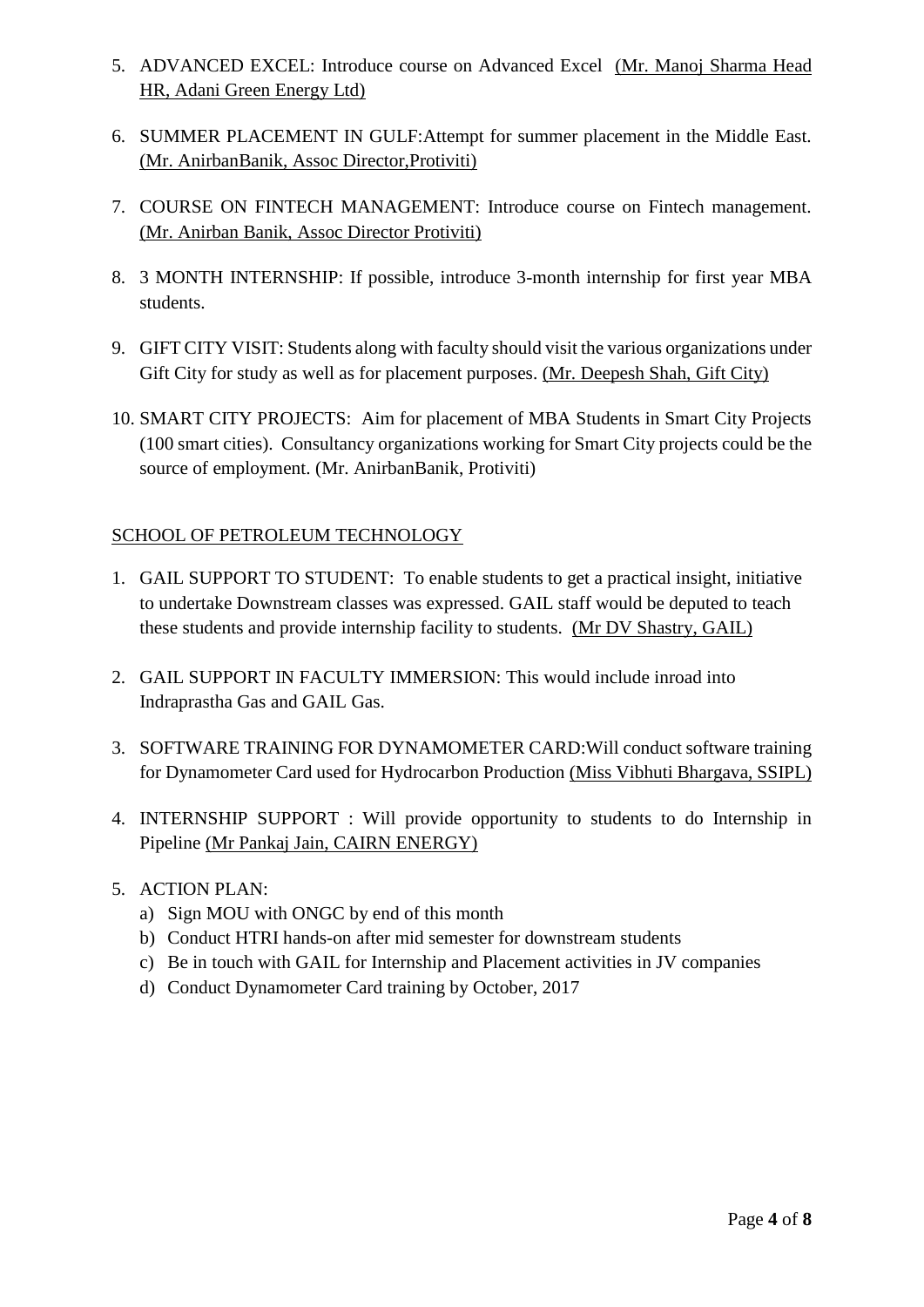#### SCHOOL OF TECHNOLOGY

#### Civil Engineering Department

- i) L&T ECC showing interest in internships and possible conversion to placements based on performance.
- ii) Vinod Shah Consulting Engg (P) Ltd, Ahmedabad suggested that Non Destructive Testing facility in Concrete Technology Lab should be established which will be significantly utilized by the industry. He expressed his willingness in undertaking joint research and consultancy.
- iii) Mr. Sagar Deshmukh, Regional Director of LEA Associates South Asia (P) Ltd, Gandhinagar expressed the need of undertaking joint research in the Transportation domain (Green Highways).
- iv) Arvind Smart Spaces and others enquired about the consultancy and research work in the area of soil testing and sample collection.
- v) Mr. Jigar Panday, Real Estate Consultant, Ahmedabad discussed about research avenues in the field of Smart Cities.

Mechanical Engineering Department

- i) Jeetendra Kumar Singh, E&T leader CTS India from Ingersoll Rand Ltd expressed his willingness to donate multi stage compressor to PDPU for R&D purpose. He also suggested a joint research project on waste heat recovery from compressor using vapor absorption system for cooling.
- ii) Mr. Rajendra R Desai, International Coordinator India from HTRI offered to deliver guest lecture on Heat transfer.
- iii) Based on the facilities in the Welding laboratory and Metallurgy laboratory, Mr. B S Kandpal, General Manager from Bureau Veritas, Ahmedabad expressed that these labs have high potential for undertaking consultancy and testing tasks. He also suggested getting NABL accreditation for the Manufacturing Labs & safety audit of the equipments.

Nuclear Engineering Department

 Dr. S. K. Ghosh, Head, Food Technology Division from BARC, Mumbai highlighted the importance of Irradiation for preservation and hygienization. On these lines, Environmental Engineering Laboratory along with Department of Nuclear Engineering would submit a research proposal for financial support to Board of Research in Nuclear Sciences (BRNS). Dr. Anurag Kandya from the Environmental Engineering is coordinating with scientists from BRNS for submitting the research proposal.

Chemical Engineering Department

 BASF Company and GACL delegates expressed their willingness to collaborate with the department for their ongoing industrial problems. They also accepted the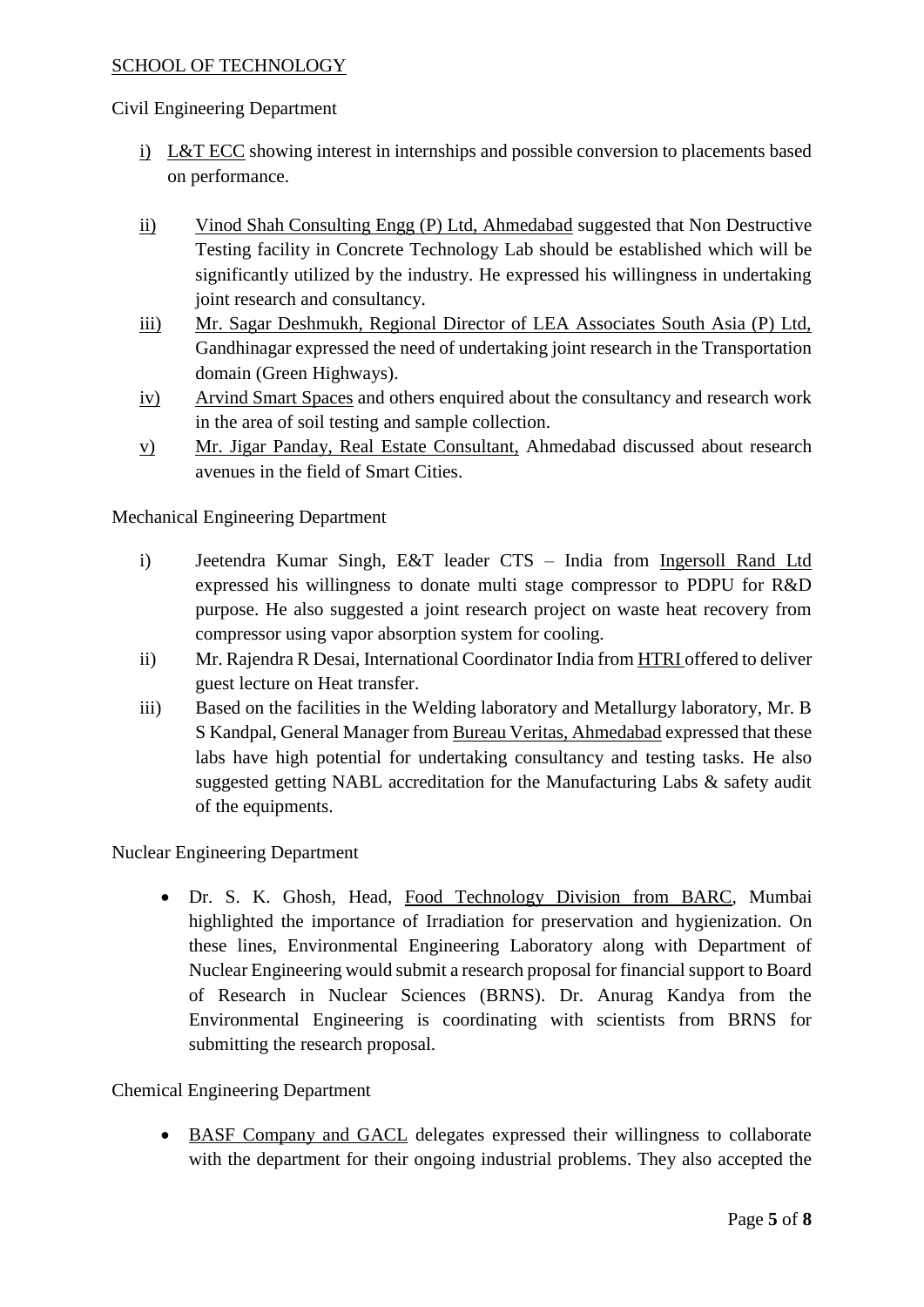request for student internships, suggest dissertation topics along with exposure to the faculty.

#### Science Department

• Noting that there is a great demand for trained manpower in using sophisticated instruments, Industry delegates suggested to evolve such training programs.

#### Solar Department

 The industrial delegates extended options of internships to the students in the respective industries.

#### Electrical Engineering Department

- Adani Power, Transformers and Rectifier Ltd., have extended invitation to visit their premises for faculty exposure and offered to send their team for training at PDPU. They have expressed their willingness to deliver expert lectures
- Few Delegates expressed a desire to pursue further studies at PDPU.

| No.              | Name of the Delegate             | Designation                                     | <b>Company Name</b>                          |  |
|------------------|----------------------------------|-------------------------------------------------|----------------------------------------------|--|
|                  | <b>SCHOOL OF LIBERAL STUDIES</b> |                                                 |                                              |  |
| 1.               | Mr. Sandeep Kesaria              | Director                                        | <b>Target Polymers</b>                       |  |
| $\overline{2}$ . | Mrs. Reeta Kesaria               | Director                                        | <b>Target Polymers</b>                       |  |
| 3.               | Mr. Alok Das                     | Head – Business<br>Development                  | Suzlon Energy Ltd.                           |  |
| 4.               | Mr. Samir N. Patel               | Director                                        | Amos Enterprise                              |  |
|                  | <b>SCHOOL OF TECHNOLOGY</b>      |                                                 |                                              |  |
| 5.               | Dr. M.B. Joshi                   | <b>General Manager</b>                          | <b>SSNNL</b>                                 |  |
| 6.               | Dr. Naveen Malhotra              | Group Head - HR                                 | <b>Sintex</b>                                |  |
| 7.               | Dr. S K Ghosh                    | <b>Head Food Technology</b>                     | <b>BARC</b>                                  |  |
| 8.               | Mr B S Kandpal                   | <b>GM</b>                                       | <b>Bureau Veritas Pvt Ltd</b>                |  |
| 9.               | Mr Babubhai Patel                | <b>General Manager</b>                          | <b>Sun Pharmaceutical Ltd</b>                |  |
| 10               | Mr Jagannath Oleti               | Head - Human Resources,<br>Heavy Engineering IC | Larsen & Toubro Limited                      |  |
| 11               | Mr JayeshKumar K<br>Upadhyay     | Dy General Manager                              | <b>Elecon Group of Companies</b>             |  |
| 12               | Mr N Vijay Kumar                 |                                                 | Elecon Group of Companies                    |  |
| 13               | Mr. Alpesh Desai                 | DGM Technical &<br>Commercial                   | <b>U</b> R Energy                            |  |
| 14               | Mr. Annish Kumar                 | <b>Assistant Manager</b>                        | <b>Tata Consulting Engineers</b>             |  |
| 15               | Mr. Bharat Jain                  | <b>Member Secretary</b>                         | <b>Gujarat Cleaner Production</b><br>Centre, |  |

#### LIST OF INDUSTRY DELEGATES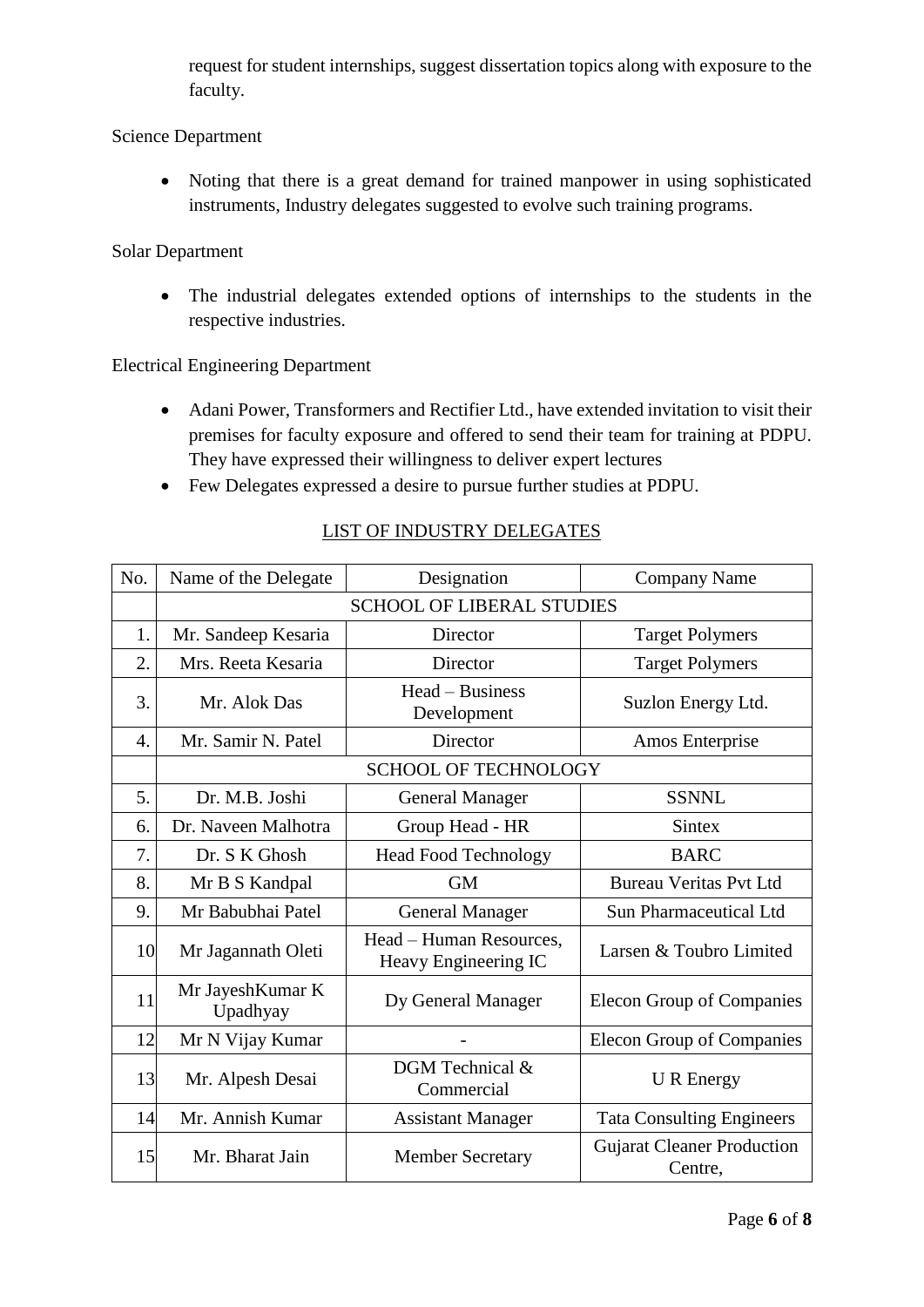| 16  | Mr. Hardik<br>Mansukhbhai Raiyani | <b>Managing Director</b>                                           | <b>Amul Pumps</b>                                      |
|-----|-----------------------------------|--------------------------------------------------------------------|--------------------------------------------------------|
| 17  | Mr. Jaimin Vasa                   | <b>Sr Vice President</b>                                           | <b>GCCI</b>                                            |
| 18  | Mr. Jeetendra Kumar<br>Singh      | Engineering & Technology<br>Leader                                 | Ingersoll Rand (India)<br>Limited                      |
| 19  | Mr. Jitendra Singh                | Director $(R & D)$                                                 | Electrotherm (I) Ltd.                                  |
| 20  | Mr. Sagar Deshmukh                | <b>Regional Director</b>                                           | Lea Associates South Asia<br>$(P)$ Ltd                 |
| 21  | Mr. Sandeep Dixit                 | <b>Associate Vice President</b><br>(APTRI)                         | Adani Power                                            |
| 22  | Mr. Sanjay Bhatt                  | <b>Associate General Manager</b><br>(Protection & Metering)        | Adani Power                                            |
| 23  | Mr. Sanjay Joshi                  | Head - HR                                                          | Electrotherm (I) Ltd.                                  |
| 24  | Mr. Shaunak Shah                  |                                                                    | Komoline                                               |
| 25  | Mr. Shri Aniruddh<br>Zala         | Manager-Research and<br>Development                                | <b>Transformers and Rectifiers</b><br>$(I)$ Ltd.       |
| 26  | Mr. Sudhir Sethi                  | Vice President - HR                                                | Inox India Ltd                                         |
| 27  | Mr. Uday Trivedi                  | <b>Associate Vice President</b><br>(Head-Protection &<br>Metering) | Adani Power                                            |
| 28  | Mr. V. R Shah                     | Managing Director &<br>Propriter                                   | <b>Vinod Shah Consulting</b><br>Engineers (P) Ltd      |
| 29  | Mr. Vishal Ramnani                | Deputy Manager R&D<br>(Alternator and Starter<br>Motor)            | Auto Ignition Limited,<br>Faridabad                    |
| 30  | Shri S S Agarkar                  | <b>Asst Vice President</b>                                         | Godrej & Boyce Mfg Co                                  |
| 31  | Shri Vinod Patel                  | Dy. Manager (R&D)                                                  | <b>AMTECH Electronics</b><br>(India) Ltd               |
| 32  | Mr. Rajesh<br>Subramaniam         | MD                                                                 | <b>IDMC</b>                                            |
| 33  | Mr. Srinivas<br>Ellapakurthi      | <b>VP</b>                                                          | <b>ATRECO</b>                                          |
| 34  | Mr. Manish Patel                  |                                                                    | Kamdhenu Infra & Leasing                               |
| 35  | Mr. Satyendra Gaur                | <b>VP</b>                                                          | Adani Wilmar                                           |
|     | SCHOOL OF PETROLEUM MANAGEMENT    |                                                                    |                                                        |
| 36. | Mr. Arup Mukherjee                | MD & CEO                                                           | India International Clearing<br>Corporation (IFSC) Ltd |
| 37. | Mr. V. Soundararajan              | <b>Chief Regulatory Officer</b>                                    | India International<br>Exchange (IFSC) Ltd.            |
| 38. | Mr. Mehul Khakhi                  | <b>Account Lead-Lenders'</b><br><b>Technical Advisory</b>          | Mott MacDonald                                         |
| 39. | Mr. Anirban Banik                 | <b>Associate Director</b>                                          | Protiviti                                              |
| 40. | Mr. Rajiv Bhatt                   | <b>Executive Director</b>                                          | Ernst & Young                                          |
| 41  | Mr. Sundeep Singh                 | HR Official                                                        | E&Y                                                    |